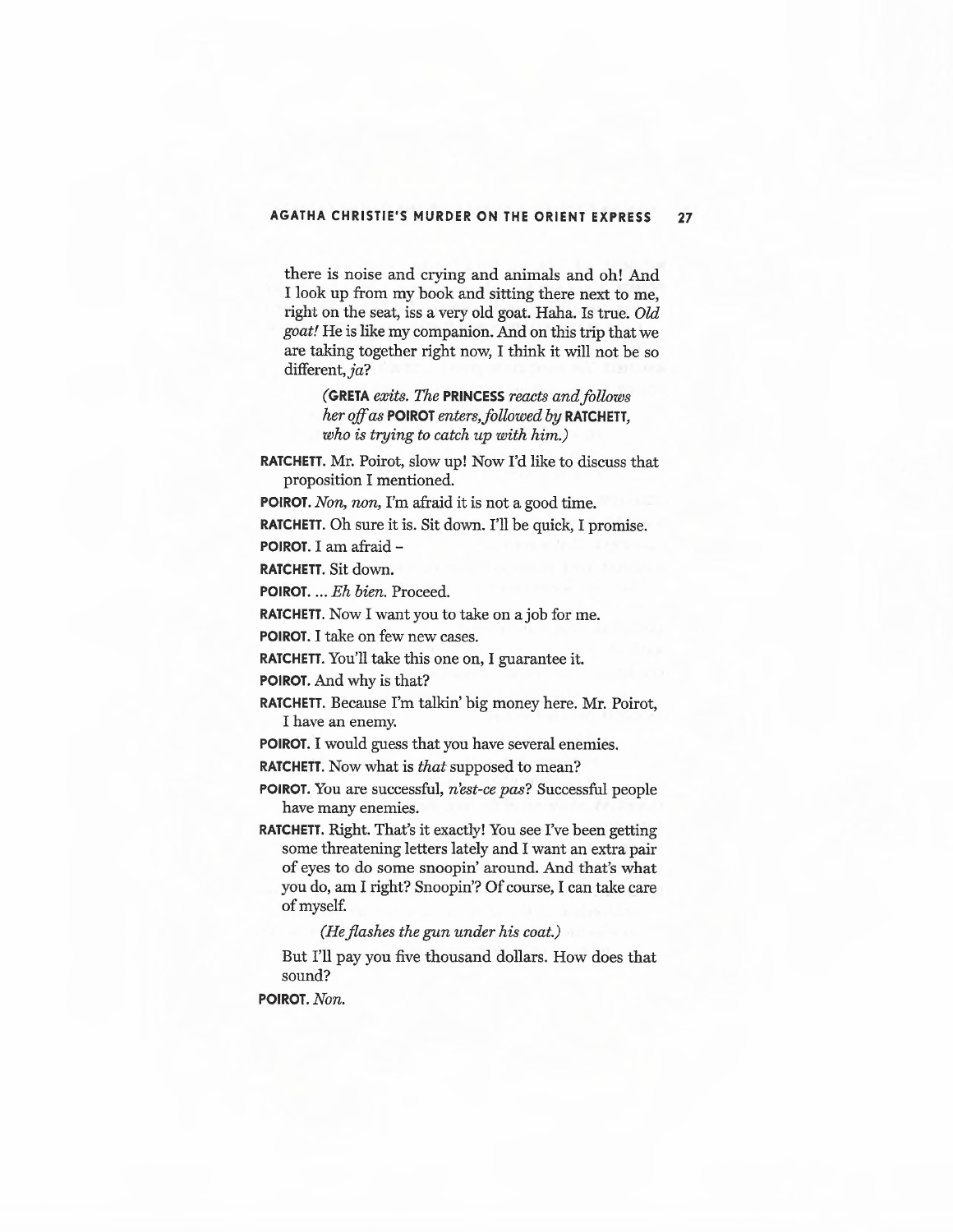**RATCHETT.** All right, ten. For a few days' work.

**POIROT.** I am not for sale, *monsieur.* I have been very fortunate in my profession and I now take only such cases as interest me - and frankly, you do not interest me.

**RATCHETT.** You want me to grovel, is that it?

**POIROT.** I want nothing, *monsieur,* except to leave.

**(POIROT** *exits.* **RATCHETT** *is darkly unhappy. He stomps his foot.After a beat, the* **COUNTESS**  *enters, passing through. She nods as she tries to go past him.)* 

**COUNTESS.** Pardon me. Sorry.

**RATCHETT.** Hey, you're that countess, aren't you?

**COUNTESS.** That is correct.

**RATCHETT.** Well, you're awful pretty. And from what I hear, you were a commoner to start with, just like the rest ofus.

**COUNTESS.** That is also correct.

**RATCHETT.** So does that mean you'll have a drink with me?

**COUNTESS.** I am married, *monsieur.* My husband is having business elsewhere. Please excuse me.

**RATCHETT.** Now not so fast.

*(The* **COUNTESS** *looks up sharply, but he's blocking her way. There is something threatening about him.)* 

**COUNTESS.** Move out of the way, please.

**RATCHETT.** Hey, you don't need to get all high and mighty about it.

**COUNTESS.** If you do not move this second I will scream.

**RATCHETT.** *Just wait a minute!* You've said that you're unattached at the moment, and we are on a train, so who the hell's gonna know what happens in some private room on some two-bit piece o' -